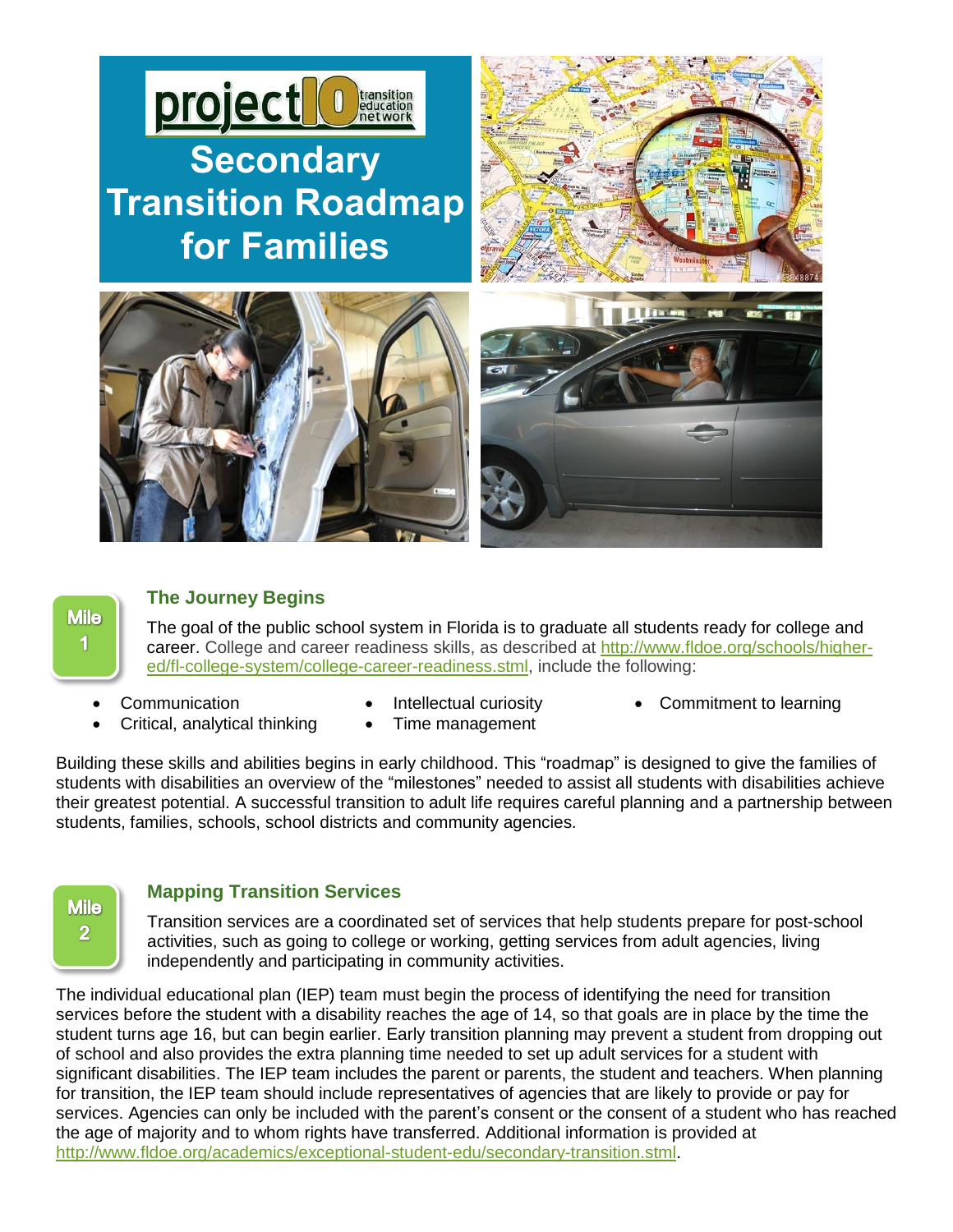| <b>Student Responsibilities</b>     |                                                                                                                                                                                                                                                                                                                                                                                                                                                                                                                                                                                                                                 | <b>Family Responsibilities</b>                                                                                                                                                                                                                                                                                                                                                                                                                                                                                                                                                                  |  |
|-------------------------------------|---------------------------------------------------------------------------------------------------------------------------------------------------------------------------------------------------------------------------------------------------------------------------------------------------------------------------------------------------------------------------------------------------------------------------------------------------------------------------------------------------------------------------------------------------------------------------------------------------------------------------------|-------------------------------------------------------------------------------------------------------------------------------------------------------------------------------------------------------------------------------------------------------------------------------------------------------------------------------------------------------------------------------------------------------------------------------------------------------------------------------------------------------------------------------------------------------------------------------------------------|--|
| <b>Mile</b><br>$\overline{3}$       | Students are in the driver's seat for the<br>transition process. Their<br>responsibilities, which begin in middle<br>school, are listed as follows:                                                                                                                                                                                                                                                                                                                                                                                                                                                                             | Students have the best outcomes when<br><b>Mile</b><br>families take an active role. The<br>4<br>following is a list of family<br>responsibilities:                                                                                                                                                                                                                                                                                                                                                                                                                                             |  |
| $\bullet$<br>$\bullet$<br>$\bullet$ | Attend class and complete homework;<br>Accept responsibility for chores at home;<br>Develop and use self-determination and self-<br>advocacy skills, e.g., learning more about the<br>student's disability and how to get the<br>services and supports needed to achieve<br>long-term goals;<br>Learn to use and maintain assistive<br>technology, if appropriate;<br>Take an active role in developing the IEP and<br>in the IEP team meetings that follow;<br>Engage in career awareness and exploration<br>activities, such as completing transition<br>assessments; and<br>Think about the services that will help in daily | Ask questions, make suggestions and<br>keep records of transition-related services<br>and activities;<br>Review graduation requirements and help<br>$\bullet$<br>make decisions about diploma options;<br>Review IEP goals and support the student in<br>developing postsecondary goals;<br>Help the student practice self-advocacy<br>skills;<br>Help develop a portfolio that includes an<br>updated IEP, assessment scores, learning<br>style information, grade-point average, class<br>rank, honors or awards, work evaluations,<br>work experiences and other related<br>information; and |  |
|                                     | adult life so the appropriate agencies can be<br>invited to the IEP team meetings.                                                                                                                                                                                                                                                                                                                                                                                                                                                                                                                                              | Provide opportunities to explore post-school<br>options, such as college tours or work                                                                                                                                                                                                                                                                                                                                                                                                                                                                                                          |  |

## **School and School District Responsibilities <b>Agency Responsibilities**

**Mile**  $5^{\circ}$ 

The purpose of exceptional student education (ESE) in Florida is to help every student with a disability progress in school and prepare for life after school. Some of the school and school district

responsibilities are as follows:

- Set high expectations for all students,
- Find the best way to teach every student,
- Ensure students have the accommodations and modifications they need to be successful,
- Teach students self-determination and selfadvocacy skills,
- Encourage and help students to participate in IEP team meetings,
- Hold IEP team meetings that address the student's academic needs,
- Make sure that annual goals are related to postsecondary goals,
- Link students with state and community agencies that can help them, and
- Arrange work experiences.

A variety of agencies may play a role in providing services to students. The IEP team should make connections between the agencies and the student. Agencies can only be

experiences.

**Mile**  $6<sup>°</sup>$ 

contacted or invited to work with the student with parental consent or the consent of a student who has reached the age of majority. Key agencies are as follows:

- Agency for Persons with Disabilities;
- CareerSource Florida;
- Centers for Independent Living;
- Division of Blind Services;
- Division of Vocational Rehabilitation (VR);
- Leisure and recreation service providers;
- Medical, health or mental health service providers;
- Mental Health Program, Florida Department of Children and Families; and
- Other community-based organizations and providers of services to adults.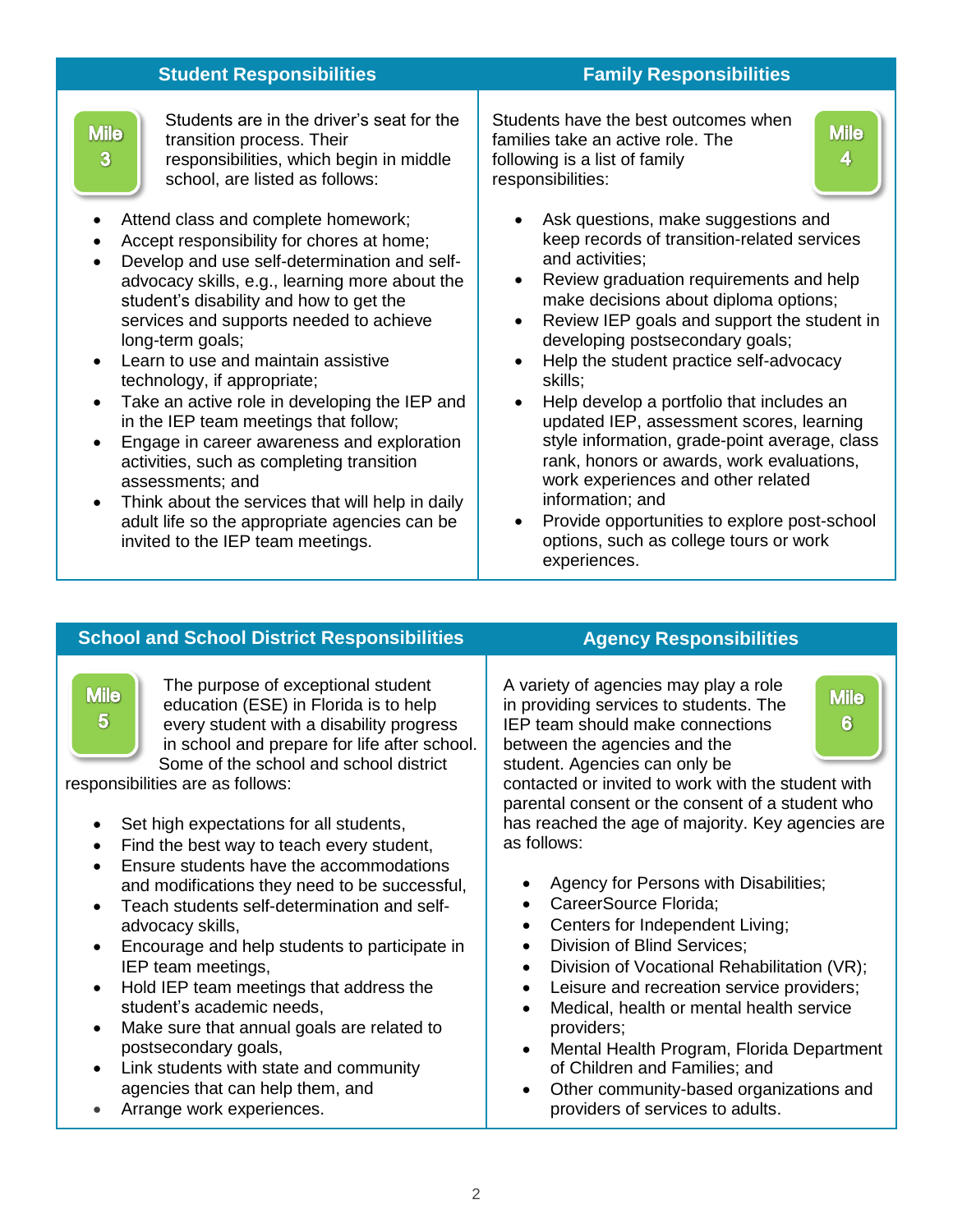

## **Destination Graduation**

## **Florida High School Diploma Options**

There are several high school completion options available to public school students in Florida. Choosing one is an important decision. Opportunities for employment and further education and training can depend on the option chosen.

The options in Florida currently include the following:

- 24-Credit Standard Diploma,
- 18-Credit Academically Challenging Curriculum to Enhance Learning (ACCEL) Option,
- International Baccalaureate (IB) Diploma Program
- Advanced International Certificate of Education (AICE) Diploma Program,
- Special Diploma (this option is not available to students who began ninth grade in 2014-15 or later) and
- Performance-Based Exit Option/GED<sup>®</sup> Exit Option.



**24-Credit Standard Diploma:** There are three 24-credit high school diploma options. Details are provided in the table on the following page. The majority of students with disabilities will complete the option available to all students. There are also two options available only to students with disabilities. Both require the 24 credits listed in the table and both allow students to substitute a career and technical (CTE) course with related content for one credit in ELA IV, mathematics, science and social studies (excluding Algebra I, Geometry, Biology I and U.S. History). Students who choose the academic and employment option must earn at least .5 credit via paid employment. Students with significant cognitive disabilities earn credits via access courses are assessed using an alternate assessment. Learn more information about this in Milestone 8.

**18-Credit ACCEL Option:** Students in the 18-credit ACCEL Option must meet all the graduation requirements for a 24-credit standard diploma, except they need to earn only three elective credits instead of eight and physical education and an online course are not required.

**IB Diploma Program:** The IB Diploma Program is designed for highly motivated students aged 16-19. It is based on a rigorous two-year pre-university course of study with international examinations and university credit.

**AICE Diploma Program:** The AICE Diploma Program is designed for students aged 16-19 who are seeking advanced study in preparation for college or university study. The AICE Diploma Program is based on the Cambridge International Examinations curriculum and assessment.

**Special Diploma:** All students with disabilities who entered ninth grade in 2014-15 or after are working toward a standard diploma. In the 2014 Legislative Session the special diploma statute was repealed. Students who were already in high school and whose IEP stated that they were working toward a special diploma may continue to do so, or they can chose to work toward a standard diploma. Changing diploma options may mean a student will need extra time in high school to complete graduation requirements.

**The Performance-Based Exit Option:** The Performance-Based Exit Option is an alternate route to a diploma for students who are at least 16 years of age, do not have enough credits, have a low grade point average, or are overage for their current grade level. This option is NOT designed to be a preferred or accelerated program for early exit. The Performance-Based Exit Option is also known as the "GED® Exit Option." This option is NOT available in all schools or districts.

Each year the Florida Department of Education posts an A*cademic Advisement Flyer- What Students and Parents Need to Know* at [http://www.fldoe.org/academics/graduation-requirements.](http://www.fldoe.org/academics/graduation-requirements) The information in milestones 7 and 10 is from the 2015-16 version.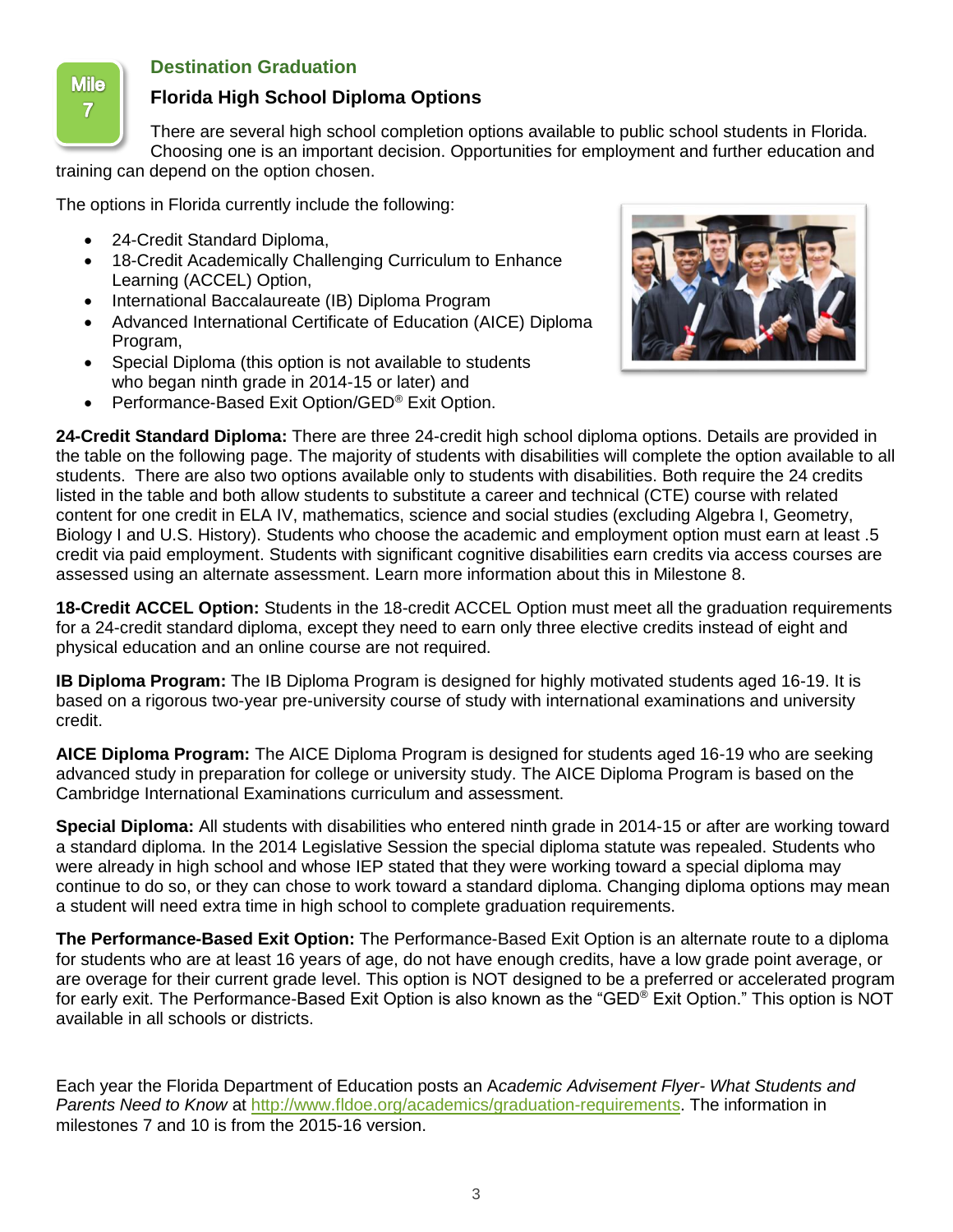## **Florida 24-Credit Standard Diploma High School Graduation Options for Students Entering Ninth Grade in 2014-15 and After**

| 24-Credit Standard Diploma option<br>available to all students, including<br>students with disabilities.                                                                                                                                                                                                                                                                                                                                                                                  | 24-Credit Standard Diploma option<br>with academic and employment<br>requirements, available only to<br>students with disabilities.                                                                                                   | 24-Credit Standard Diploma option<br>available only to students with<br>significant cognitive disabilities,<br>who take access courses and the<br>alternate assessment.                                                                                                                               |  |  |
|-------------------------------------------------------------------------------------------------------------------------------------------------------------------------------------------------------------------------------------------------------------------------------------------------------------------------------------------------------------------------------------------------------------------------------------------------------------------------------------------|---------------------------------------------------------------------------------------------------------------------------------------------------------------------------------------------------------------------------------------|-------------------------------------------------------------------------------------------------------------------------------------------------------------------------------------------------------------------------------------------------------------------------------------------------------|--|--|
| 4 Credits English Language Arts (ELA)                                                                                                                                                                                                                                                                                                                                                                                                                                                     |                                                                                                                                                                                                                                       |                                                                                                                                                                                                                                                                                                       |  |  |
| ELA I, II, III and IV<br>ELA honors, Advanced Placement<br>(AP), AICE, IB and dual enrollment<br>courses may satisfy this requirement                                                                                                                                                                                                                                                                                                                                                     | Must earn credits for all of the<br>courses listed in the first column<br>May substitute a career and<br>٠<br>technical education (CTE) course<br>with content related to English for<br>English IV                                   | Must earn credits for all of the<br>courses listed in the first column<br>May substitute access courses for<br>٠<br>general education courses<br>May substitute a CTE course with<br>content related to English for<br>English IV                                                                     |  |  |
| 4 Credits Mathematics                                                                                                                                                                                                                                                                                                                                                                                                                                                                     |                                                                                                                                                                                                                                       |                                                                                                                                                                                                                                                                                                       |  |  |
| • One of which must be Algebra I and<br>one of which must be Geometry<br>Industry certifications that lead to<br>٠<br>college credit may substitute for up<br>to two mathematics credits (except<br>for Algebra I and Geometry)                                                                                                                                                                                                                                                           | " Must earn credits for all of the<br>courses listed in the first column<br>May substitute a CTE course with<br>$\blacksquare$<br>content related to mathematics for<br>one mathematics credit (except for<br>Algebra I and Geometry) | Must earn credits for all of the<br>$\blacksquare$<br>courses listed in the first column<br>May substitute access courses for<br>general education courses<br>May substitute a CTE course with<br>content related to mathematics for<br>one mathematics credit (except for<br>Algebra I and Geometry) |  |  |
| 3 Credits Science                                                                                                                                                                                                                                                                                                                                                                                                                                                                         |                                                                                                                                                                                                                                       |                                                                                                                                                                                                                                                                                                       |  |  |
| • One of which must be Biology I, two<br>of which must be equally rigorous<br>science courses<br>" Two of the three required credits<br>must have a laboratory component<br>An industry certification that leads to<br>٠<br>college credit substitutes for up to<br>one science credit (except for<br>Biology I)<br>An identified rigorous Computer<br>٠<br>Science course with a related<br>industry certification substitutes for<br>up to one science credit (except for<br>Biology I) | Must earn credits for all of the<br>$\blacksquare$<br>courses listed in the first column<br>May substitute a CTE course with<br>٠<br>content related to science for one<br>science credit (except for Biology I)                      | Must earn credits for all of the<br>courses listed in the first column<br>May substitute access courses for<br>general education courses<br>May substitute a CTE course with<br>٠<br>content related to science for one<br>science credit (except for Biology I)                                      |  |  |
|                                                                                                                                                                                                                                                                                                                                                                                                                                                                                           | 3 Credits Social Studies                                                                                                                                                                                                              |                                                                                                                                                                                                                                                                                                       |  |  |
| 1 credit in World History<br>1 credit in U.S. History<br>0.5 credit in U.S. Government<br>0.5 credit in Economics with<br>٠<br><b>Financial Literacy</b>                                                                                                                                                                                                                                                                                                                                  | Must earn credits for all of the<br>courses listed in the first column<br>" May substitute a CTE course with<br>content related to social studies for<br>one social studies credit (except for<br>U.S. History)                       | Must earn credits for all of the<br>courses listed in the first column<br>May substitute access courses for<br>general education courses<br>May substitute a CTE course with<br>٠<br>content related to social studies for<br>one social studies credit course<br>(except for U.S. History)           |  |  |
| 1 Credit Fine and Performing Arts, Speech and Debate, or Practical Arts                                                                                                                                                                                                                                                                                                                                                                                                                   |                                                                                                                                                                                                                                       |                                                                                                                                                                                                                                                                                                       |  |  |
| <b>8 Elective Credits</b>                                                                                                                                                                                                                                                                                                                                                                                                                                                                 |                                                                                                                                                                                                                                       |                                                                                                                                                                                                                                                                                                       |  |  |
|                                                                                                                                                                                                                                                                                                                                                                                                                                                                                           | Must include 0.5 credit in an<br>employment-based course<br>" May include ESE courses                                                                                                                                                 | May include employment based<br>courses                                                                                                                                                                                                                                                               |  |  |
| 1 Credit Physical Education to include the integration of health                                                                                                                                                                                                                                                                                                                                                                                                                          |                                                                                                                                                                                                                                       |                                                                                                                                                                                                                                                                                                       |  |  |
| 1 Online Course<br>Online course may be waived by IEP team                                                                                                                                                                                                                                                                                                                                                                                                                                |                                                                                                                                                                                                                                       |                                                                                                                                                                                                                                                                                                       |  |  |
| Students must earn a 2.0 grade-point average on a 4.0 scale and achieve satisfactory performance on<br>statewide assessments unless a waiver of assessment results is granted by the IEP team.                                                                                                                                                                                                                                                                                            |                                                                                                                                                                                                                                       |                                                                                                                                                                                                                                                                                                       |  |  |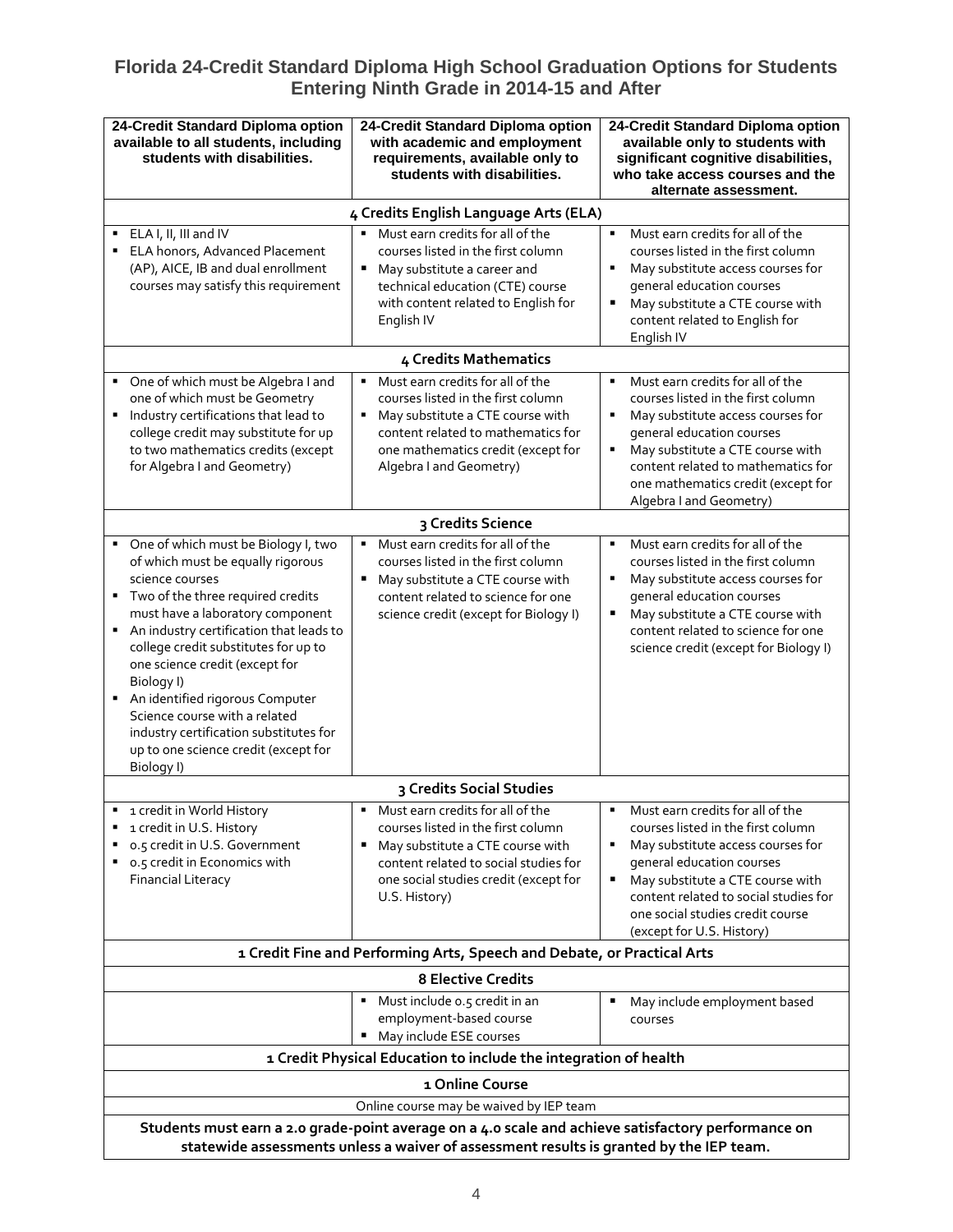## **Diploma Designations**

Students may earn one or more designations on their standard high school diploma.

#### **Scholar Designation**:

- Earn one credit in Algebra II (must pass EOC);
- Pass the Geometry EOC;
- Earn one credit in Statistics or an equally rigorous mathematics course;
- Pass the Biology I EOC;
- Earn one credit in Chemistry or Physics;
- Earn 1 credit in a course equally rigorous to Chemistry or Physics;
- Pass the U.S. History EOC;
- Earn two credits in the same World Language; and
- Earn at least one credit in AP, IB, AICE or a dual enrollment course

A student is exempt from the Biology I or U.S. History assessment if the student is enrolled in an AP, IB or AICE Biology I or U.S. History course and the student takes the respective AP, IB or AICE assessment and earns the minimum score to earn college credit.

**Merit Designation:** To earn a merit designation a student must meet the standard diploma requirements and attain one or more industry certifications from the list established per section 1003.492, Florida Statutes. To earn industry certifications, students take CTE courses and must pass a related certification test. CTE programs are organized into 17 different career clusters.

#### **Taking an Alternate Route**

**Mile** 8

About 1 percent of all students, or approximately 10 percent of all students with a disability, have profound and complex learning challenges that impact all of their activities, including school, independent functioning, community living, leisure and work. The IEP teams of these students, which includes the parents, after carefully reviewing student performance, assessment and evaluation results, and other records, may request written parental consent to

have the student placed on access points. Students on access points are assessed using an alternate assessment, currently the FSAA.

Access points are expectations for students with significant cognitive disabilities They provide access to the general education curriculum as they reflect the core intent of the Florida standards, but at a reduced level of complexity. Access points are taught within access courses, but this does not necessarily mean that students taking these courses must be in a separate classroom. Access courses can be taught in a general education classroom with the support of an ESE teacher, allowing students to spend time with nondisabled peers.

Usually the identification of a significant cognitive disability happens before the transition years, but this is not always the case. Sometimes the decision to place a student on access points happens in high school, especially if the student has a condition that worsens as the student grows older.

School districts offer many different types of transition programs to students on access points to help them learn to work and live as independently as possible. Many colleges and universities also offer programs for these students as well. More information about these can be found on page seven. Milestone 9, which discusses deferral of the standard diploma, also contains information that is especially important for the parents of students with significant cognitive disabilities.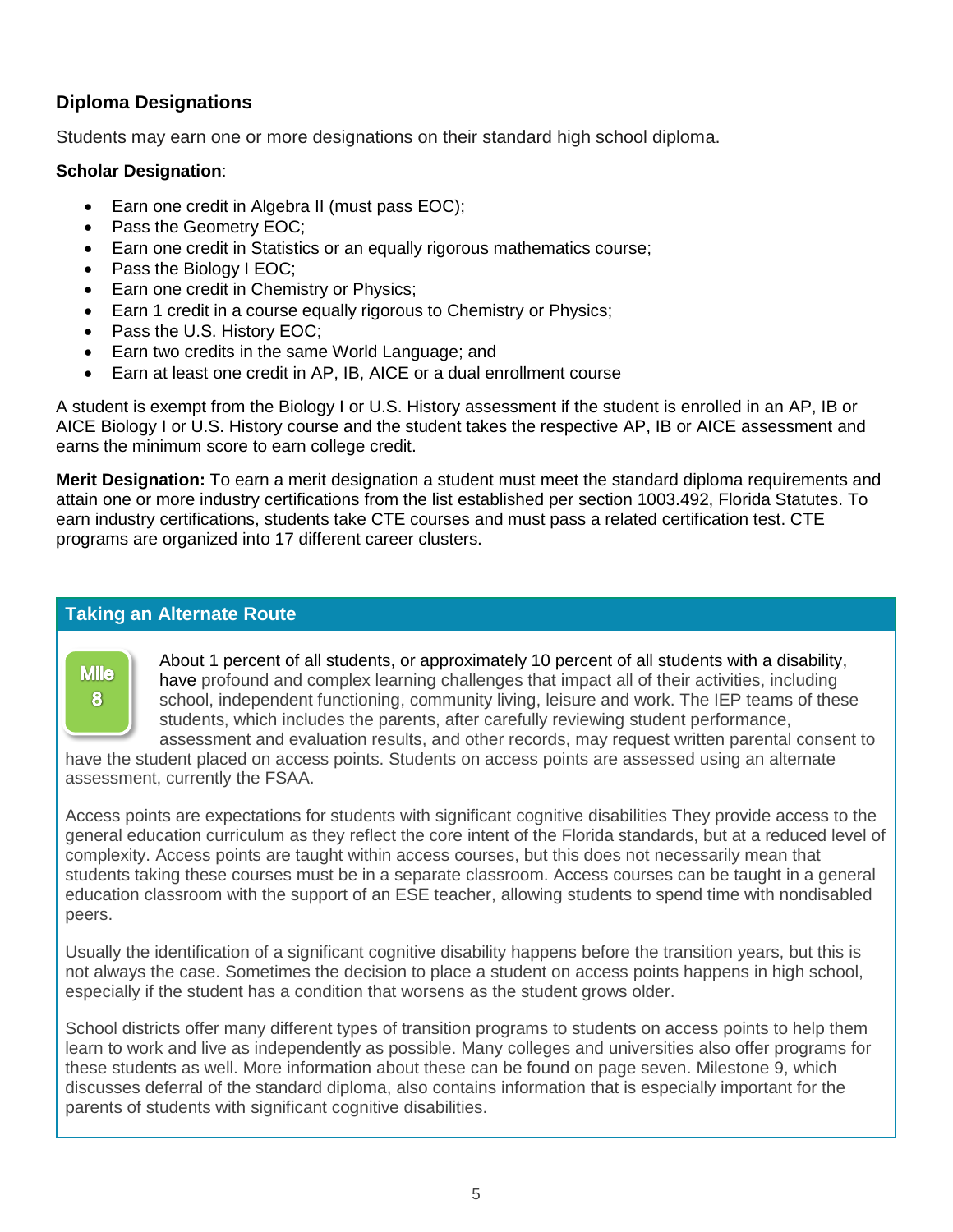

## **Changing Lanes: Deferring Receipt of a Standard Diploma**

The legislation that allows all students the opportunity to work toward a standard diploma also allows certain students with disabilities to defer receiving the diploma and continue to receive educational services from the school district. Deferral is necessary because students who receive a standard high school diploma are no longer eligible for a free appropriate public education (FAPE). There are two

parts to deferral.

First, a student must have an IEP that "prescribes special education, transition planning, transition services, or related services through 21." This means that, because of the disability, a student must need continued education and services.

Second, a student must be enrolled in one of several specific educational programs. These programs include accelerated college credit, industry certification courses that lead to college credit, a collegiate high school, courses necessary for a Scholar designation, or structured work-study, internship or pre-apprenticeship programs. School districts offer a variety of extended transition programs that meet these requirements.

Students defer in the semester in which they are expected to meet all of the requirements for a standard diploma. However, planning for the deferral must take place early so that the correct language is on the IEP and the team has time to choose the best program. Districts may allow a student who defers to participate in graduation activities.

Students with disabilities who earn a standard diploma and do not defer are NOT eligible for any further services from the school district, so it is very important that students with significant cognitive disabilities consider deferring receipt of their standard diploma.

Students who earn a special diploma may return to the district and request educational services at any time before they turn 22 years of age.

## **Heading in a New Direction: Post-School Options**

## **Postsecondary Education**

Students who want to get more education or training after high school have many choices in Florida.

#### **Career and Technical Centers**

**Mile** 10

Florida offers students 46 accredited career and technical centers throughout the state, which provide the education and certification necessary to work in a particular career or technical field. Programs are flexible for students and provide industry-specific education and training for a wide variety of occupations.

#### **The Florida College System**

The 28 state colleges offer career-related certificates and two-year associate degrees that prepare students to transfer to a bachelor's degree program or to enter jobs requiring specific skills. Many also offer baccalaureate degrees in high-demand fields. Florida College System institutions have an open door policy. This means that students who have earned a standard high school diploma, have earned a high school equivalency diploma or have demonstrated success in postsecondary coursework will be admitted to an associate degree program.

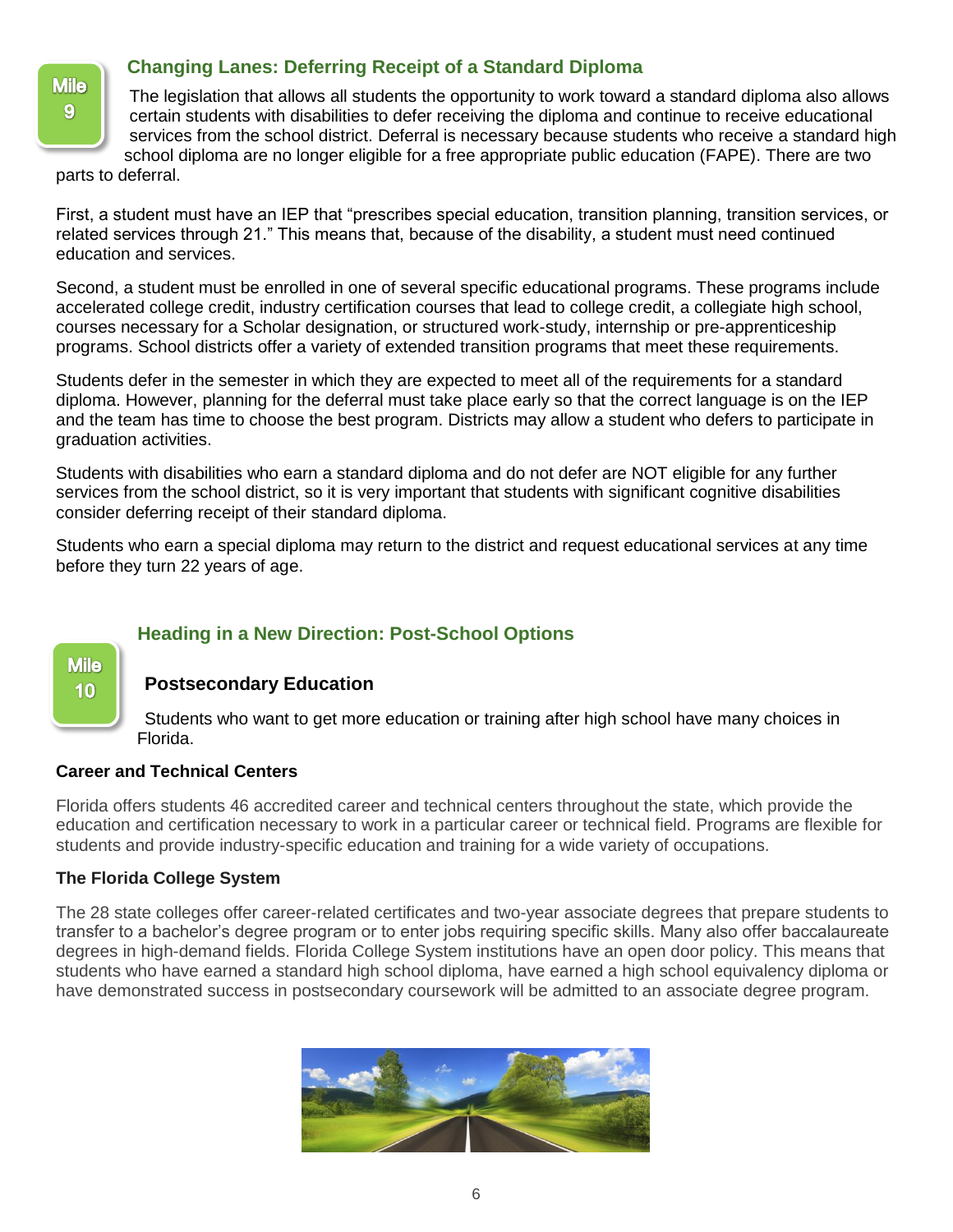#### **Transition and Postsecondary Programs for Students with Intellectual Disabilities (TPSID)**

In TPSID programs, students with intellectual disabilities study alongside nondisabled peers on a college campus. Students may take courses, practice social skills and learn employability skills while engaging with others in a college environment. Inclusion with same-age peers, better access to employment opportunities and improving their independent living skills are among the goals of students with intellectual disabilities attending college. Soon more colleges and universities will offer programs. The Florida Center for Students with Unique Abilities at the University of Central Florida was created by the Florida Legislature in 2016. The purpose of the center is to increase independent living, inclusive and experiential postsecondary education and employment opportunities for students with intellectual disabilities. Funding is available to help colleges set up new programs and also for student scholarships to attend these programs. Students who earn a standard diploma based on the access curriculum are eligible to apply. For more information, including a list of existing programs, please visit the Florida Consortium on Inclusive Higher Education website at [www.fltpsid.info.](file:///C:/Users/Judy/Downloads/www.fltpsid.info)

### **State University System**

There are 12 public universities in Florida that offer four-year bachelor-level degrees, as well as graduate and professional degrees. Admission into Florida's public universities is competitive. Prospective students should complete a rigorous curriculum in high school and apply to more than one university to increase their chance for acceptance. To qualify to enter one of Florida's public universities, a first-time-in-college student must meet the following minimum requirements:

- High school graduation with a standard diploma
- Admission test scores
- 16 Credits of approved college preparatory academic courses
- 4 English (3 with substantial writing)
- 4 Mathematics (Algebra I level and above)
- 3 Natural Science (2 with substantial lab)
- 3 Social Science
- 2 World Language (sequential, in the same language)
- 2 Approved electives

## **Disability Services**

The Individuals with Disabilities Education Act (IDEA), which requires public schools to create an IEP and provide services to students with disabilities, does **not** apply after a student graduates from high school. Adults, including college students, fall under the Americans with Disabilities Act and Section 504 of the Rehabilitation Act. Students with disabilities who plan to attend college must self-identify as a person with a disability and be prepared to take an active role in determining what accommodations are needed to help them be successful. Many colleges require a recent evaluation. To make sure accommodations are in place before classes start, students should contact the disability services office at the technical center, college or university they want to attend as far in advance as possible. The Summary of Performance, a document that must be provided to students with disabilities when they leave high school, may be a starting point, but colleges will require additional documents and each college may ask for different items.

## **Employment**

Florida is an Employment First state. This means that employment is an option for ALL individuals, even those with significant disabilities. Employment means an integrated job paying at or above minimum wage, either with or without the support of a job coach. A new federal law, the Workforce Innovation and Opportunity Act, sets aside funds for VR to use for students to help them learn pre-employability skills and to provide internships and other work experiences during high school. These experiences will help students have a better idea of what they want to do after they leave school.